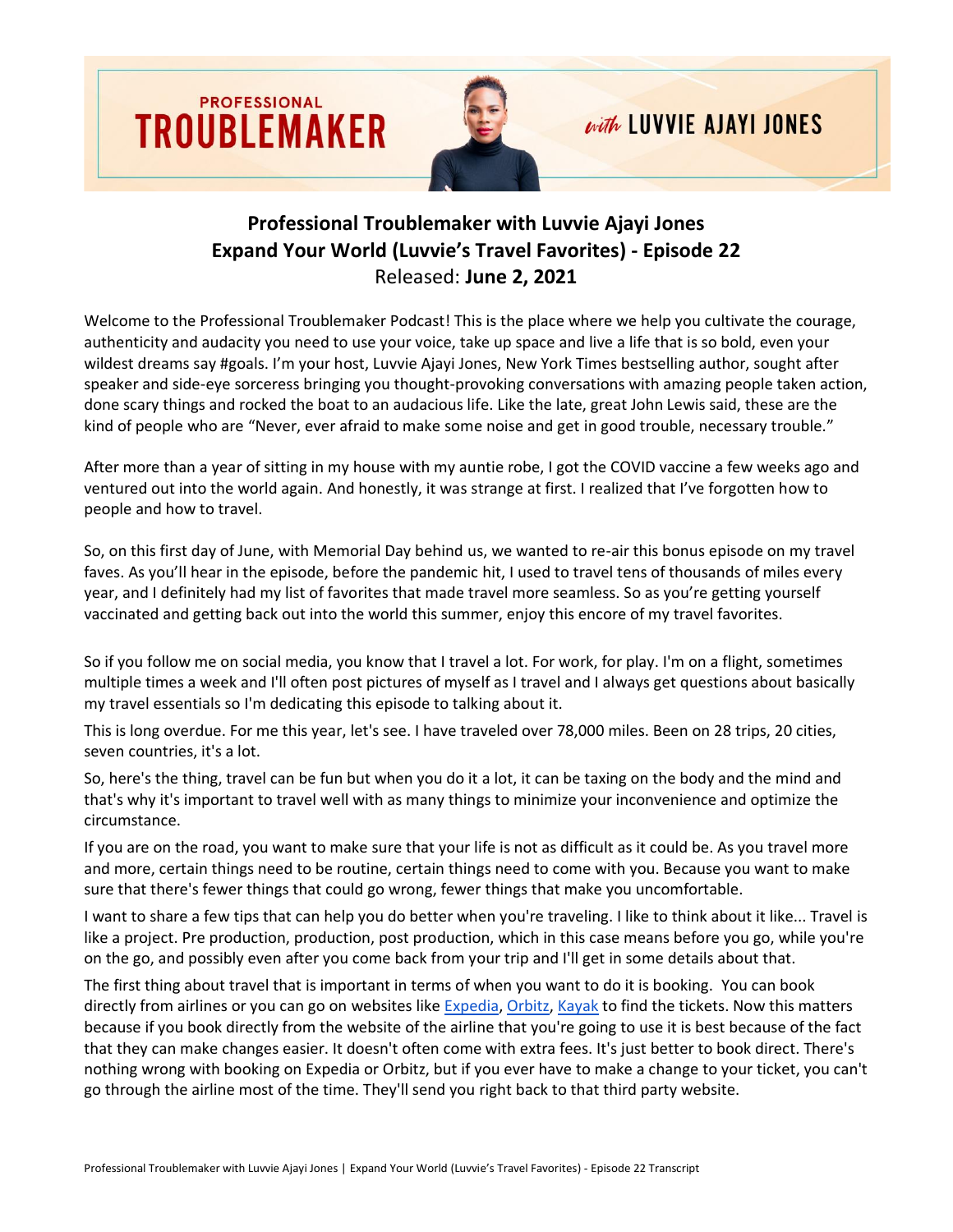When you want to book, I recommend booking directly from the airline. What you can do is search these websites for price comparison and then you go to the website to book. [Delta,](https://www.delta.com/) [American Airlines,](https://www.aa.com/homePage.do) [United,](https://www.united.com/) all of those. The one thing that I recommend that you don't do, and if you all know me, if you've been reading my blog for a long time, you will know that I am anti [Spirit Airlines.](https://www.spirit.com/) It is the bane of travel existence. I traveled with them probably 10 years ago and they charge you for everything. They will charge you for water, they charge you for printing your boarding pass, and there's no way you can use an electronic boarding pass, they charge you for carry on.

Whatever you think you're saving on the front end, let's say your ticket is 200 bucks, you might end up spending at the end of it all 500 because between the fees... Again, carry ons are 50 bucks, to print your boarding passes a \$10 each way. That is my one recommendation. I call them Break Your Spirit Airlines. If you read my blog, there's three or four posts about Spirit and I just want to save you that headache.

In order to travel well, some people love it and I'm like, *I don't understand*. But my first tip would be, don't fly Spirit. Anyway.

The next thing about travel that is important is how to pack for travel. That piece is important. When you're packing your carry on, you want to focus on creating a seamless airport experience because I don't like trouble when I'm traveling, and I like to carry on most of the time because I don't want to deal with checking in luggage. Not because I have to pay for it but because I'm always afraid that if I check in my luggage, it will be lost and it'll have something in there that I have to use that day.

So packing is key. I've become an expert packer. Unless I'm leaving the country for over a week I'm using a carry on. I've actually done a... I think I've done an eight day international trip on my carry on before because I'm so hell bent on that. But, I will give you this tip. If you do have to check in your luggage, no matter where you are going make sure that in your carry on, in the backpack that you carry or whatever wheelie luggage that you're going to take with you on the plane, you pack one full outfit in there.

So let's say you are traveling today because tonight you have an event and you're carrying... I mean, you're checking in luggage. Okay. I will highly recommend that the outfit that you're going to be wearing tonight you carry it on. You put that in your backpack. You carry an extra tote, something because it's happened to me once where I actually was traveling to Nigeria and I did not have any extra clothes in my suitcase. Well, fun fact. My suitcase did not make it at the same time I did. They were like, well, it's on the next flight which comes in tomorrow.

You know what happens when you have to do that? You have to now go shopping for underwear, for clothes, for T-shirts in a country that you just landed in. So, if you have to check in your luggage, make sure that you have one full outfit with you. I average over 100 flights a year and have for the last four, five years. There came a point when I realized, wait I'm just flying by the seat of my pants. I realized standardizing all these things was key. Also learning lessons like having my luggage not show up on time. Basically taught me I got to do better at this thing. So, okay.

Packing. Let's talk about packing. The first thing that I do is I create a packing list. A packing list is essential because it ensures that the actual putting clothes and stuff into a suitcase goes well. If you do this, packing itself is really easy. It's a breeze. The packing list makes packing for me go by so quick. I can pack a luggage in less than 30 minutes once I have my packing list. I create a packing list using Microsoft Word.

Some apps... There's some apps that exist that are packing list apps. You can make it really simple. I just fire up Microsoft Word. In there, I list every day that I'll be gone. Next to each day I put exactly what I'm going to wear. If it is the day where I have to change twice, I put those two outfits in there. This will make sure that you bring enough shirts, shorts, pants and dresses for your next trip. How you can end up landing your hotel and realizing I only brought three shirts and 15 pairs of pants is because you don't have a packing list that you go off of.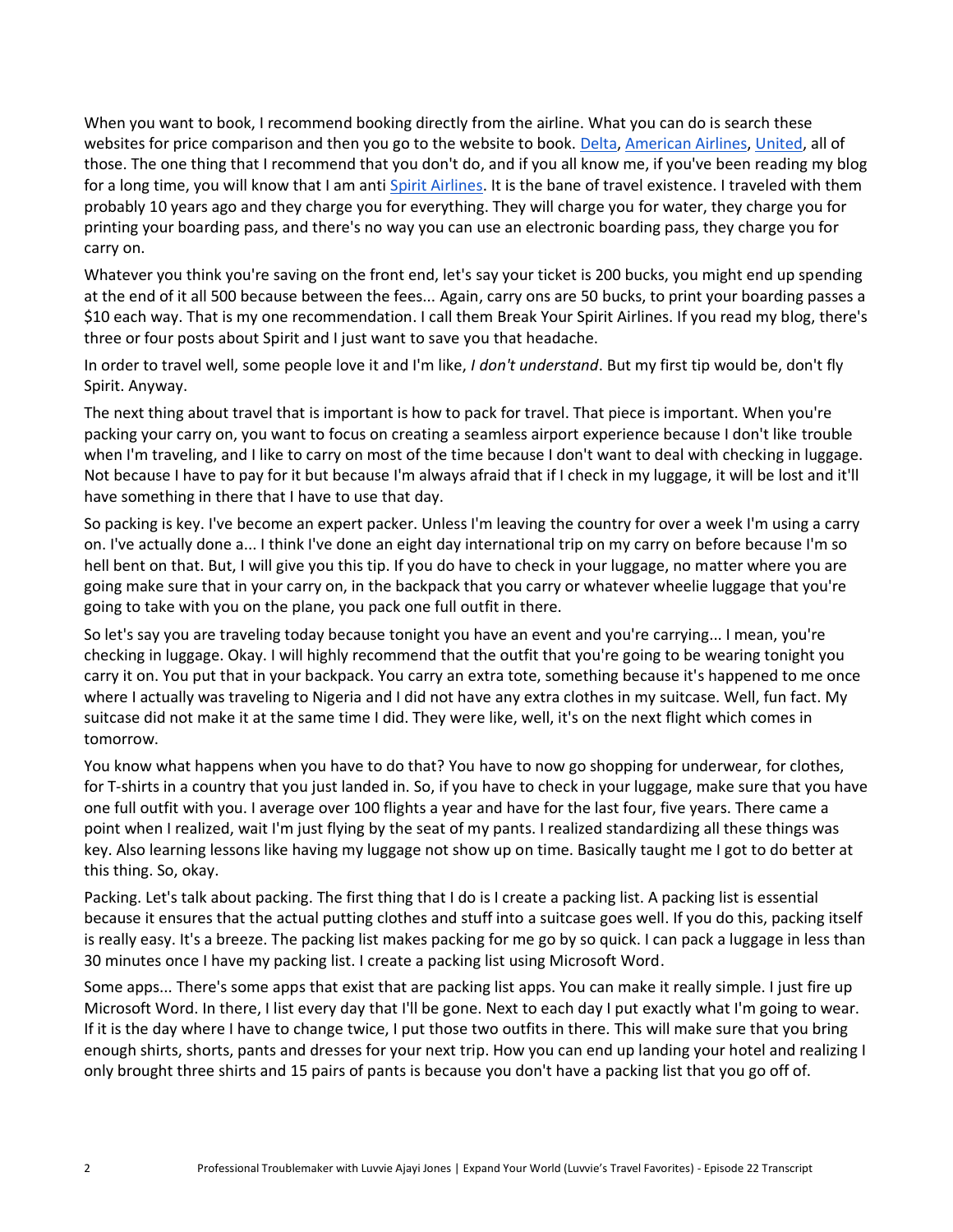Also the packing list ends up being your packing Bible because even though you can switch the days up, you can be like, well what I was going to wear on Friday, I'm going to wear it now on Saturday, that's fine. The whole point of it is when it's time to pack, now you're just checking off a list as opposed to standing and staring in front of your closet and being, "What am I going to take?" That part is what makes packing take a long time.

That is number one for me is I create a packing list before this trip. In this packing list. I also include things like medications that I'll need. Any electronics that I'll need. Things like sunscreen I'll include... If I'm going out of the country, my passport. I'll put that on my packing list to make sure yes, it sounds too obvious, but the things that... Obviously are the things you will leave behind and be like, shoot.

There's been a time when I actually left my packing of underwear on my bed because I did not have my packing list to do a check through. So that's clutch.

Now, let me put you on game. When I was recently going to Cannes for the [Cannes Lions Festival,](https://www.canneslions.com/) I actually got on Insta stories and showed my packing process. I brought people along and I didn't realize that anything that I was doing was actually extraordinary because I thought everybody knew this stuff.

The one thing that people were mind blown about when I was packing, were packing cubes. I use packing cubes to pack my luggage. Now let me tell you what packing cubes are. They are... They usually come in sets of four different sizes, but they are basically cloth with zipper that you use to pack your stuff. You know how you roll up your... You fold and you roll up your clothes into your luggage and you just... They're stacked on top of each other.

Well packing cube keeps it self contained. I'll put most of my clothes. I can fit five pairs of pants, and four shirts for example in one of my packing cubes. What it does is one it keeps your clothes organized and separated from everything else in your luggage. Two it saves space because the packing cube has a zipper. It basically constrains your clothes into this small thing.

Plus, if you were to open your suitcase in the airport, nothing's going to come flying out. If you open your suitcase when you land in your hotel, nothing's going to come flying out. It's just a really good organization tool.

The ones I have... So usually the sets come in different sizes. There is... The biggest one is for your clothes. There's a medium sized one that is for maybe any other smaller clothes like tank tops and all of that. Then there's a smaller one for your underwear. Again, this comes in handy because if somebody opens your suitcase, you and your drawers will not be out here in the streets. Packing cubes are game changing. You can get them anywhere where they sell stuff like [Amazon,](http://amazon.com/) [eBags,](https://www.ebags.com/) [Nordstrom,](https://shop.nordstrom.com/) anywhere where they sell luggage, they sell packing cubes. It is a game changer for you to pack because it really does save space, and it just makes your suitcase easy to deal with.

So yes, get a set of those. If you all need any links, there'll be some in the show notes. I'll include some of the stuff that I use personally, including like the packing cubes that I have.

Now, the other thing that's important about packing is the type of luggage that you have. I'm a huge advocate for hardback luggage. Hardback luggage is the stuff that has a shell. It's not cloth based. Why this is important is because your clothes will not be affected by anything going on outside that piece of luggage.

For example, let's say you do check in your luggage. If you have ever seen luggage handlers, they don't care about your stuff. They just be throwing stuff left and right leaving luggage out. There have been times when it'll be raining outside and they're loading the luggage super slow on the flight. What happens, you get to your destination and you're like why are all my clothes wet? Because they left it outside in the rain, they didn't care. Their job was to get it on the flight which they did. Their job is not to do it in great condition.

The cool thing about hardback luggage is, because they're plastic and just reinforced material you will not be affected by rain. If you're walking in the rain with your luggage you won't be like, my clothes won't be getting wet. It's basically leather for your stuff. I use a hardback luggage and I've been using them since probably five or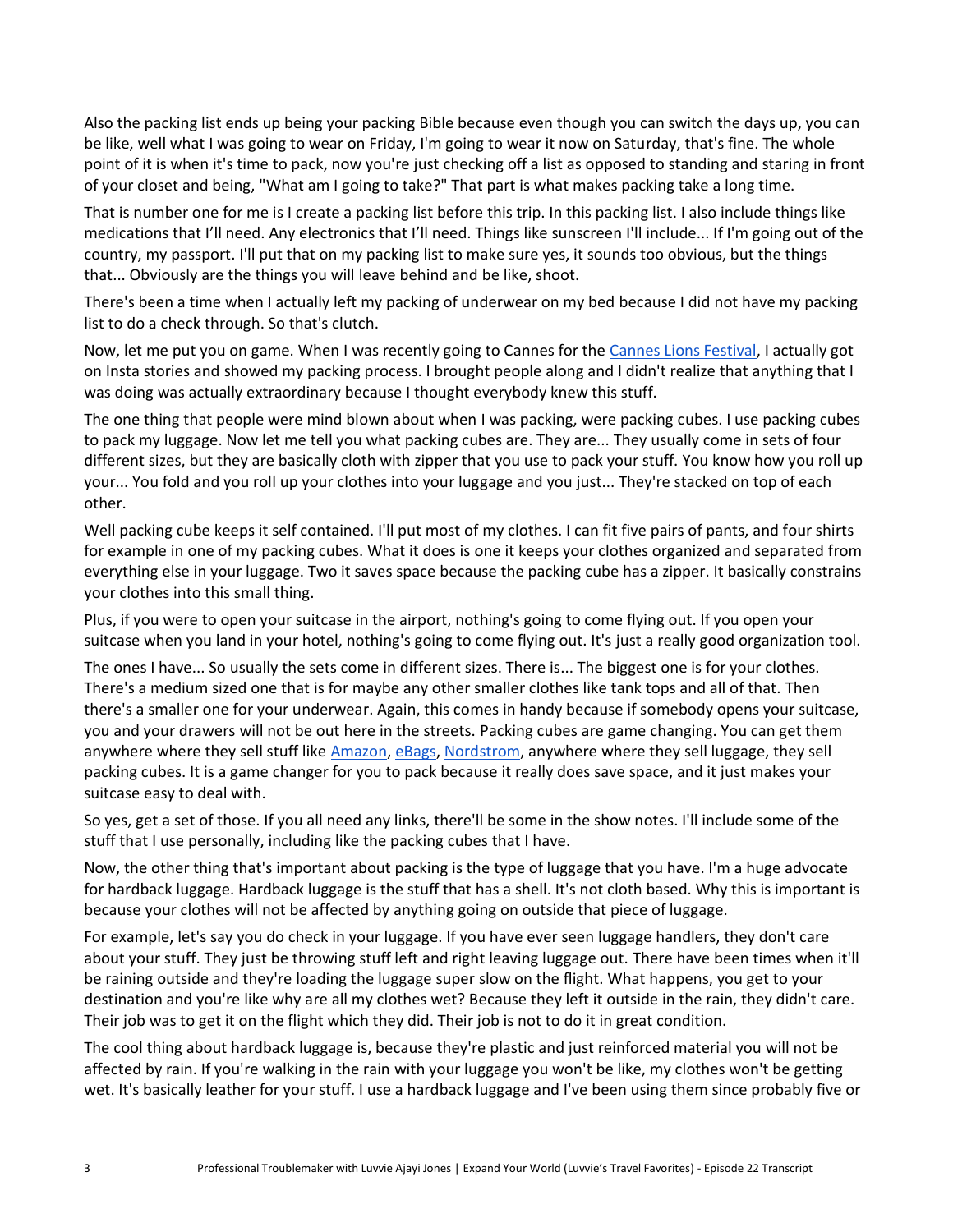six years. I don't buy cloth luggage anymore. A lot of websites will actually allow you to sort the luggage based on whether it's a hardback or whether it's cloth. I would highly recommend you get you some hard back luggage.

Now for travel. A lot of times we're not thinking about worst case scenario. I tend to so I want to always make sure I'm on the right side. You want to prep for the worst and hope for the best. One thing you should consider getting is travelers insurance especially when you are going out of the country. Travelers insurance does a few things. One, it protects you in case they do lose your luggage. Certain travelers insurance will actually reimburse you for lost luggage and the fact that you have to now go shopping for new clothes.

Then also this insurance protects you if you get hurt while you're out of town while you are on this trip. Worst case scenario I've seen people actually really get sick and I've seen people get in major accidents when they're out of the country and travelers insurance is going to be what allows them to get treated without them being worried about writing a big check. Travelers insurance is actually also not to be morbid but if you die while you're out of the country, certain travelers insurance will make sure that your body gets back home to your parents, as opposed to them now having to go themselves to go claim you and then pay thousands of dollars to bring you back to what home is.

Get travelers insurance. There's a bunch of them out there. Google and you'll find some reputable ones.

Another thing to do while you're packing is take a photo of your packed suitcase on the inside because if it gets lost, you have a clear way to account for what you have in there. One thing I always recommend, do not put your major electronics like your laptop in your suitcase. Do not do it. Also do not put jewelry in your suitcase. Anything that is worth a lot of money, or really valuable to you, do not put it in a checked suitcase because if something happens to it, it's going to be really tough to recover.

On the point of jewelry, that piece is necessary because let's say you travel with really valuable jewels or diamonds and gold and just any types of gems. My jeweler gave me the tip of don't even put those in your carry on. If you have jewelry that is really worth money, do not put it in a bag, wear it on you because if you put it in a bag, it's considered something that you might have to declare. If it is on your person, if it is in your ears, if the earrings are in your ears, the rings are on your fingers. They're considered personal property and you won't have to deal with customs being like what's that?

If it's in your bag though, it is considered something that you will have to claim and there are times when if they think your jewelry is worth a certain amount of money, even if you have documentation that says it's not, if they think it is, they can hold it down. So wear it. Wear all your jewels on you. It might feel weird but you still need to do it for your own sake. You don't want to have all these troubles.

Okay, another thing that is key. [Global Entry](https://www.cbp.gov/travel/trusted-traveler-programs/global-entry) and [TSA PreCheck.](https://www.tsa.gov/precheck) Man, listen, I remember back in the day before 9/11 when we could walk people to their gates at the airport. There was no security that was making sure oh, you're checked in, you're actually somebody who's getting on a flight. You will... It was one of those things where you literally showed up to the airport to send somebody off and you're all sat at the gate until they got on the plane.

My grandmother anytime she was going in and out to go to Nigeria, we would go as a family to the airport and just literally see her walk onto the plane. 9/11 changed all of that. Security became a thing. Airport security can be really annoying. When you travel a lot... Yes, one bit of annoyance can be okay, but when you're doing this multiple times a week, it adds up. Which is where Global Entry and TSA PreCheck come in.

What it is is the government does this deep dive on you, background check. You get interviewed and then once they realize you're a low risk traveler, you get TSA PreCheck and Global Entry. The difference between those two is TSA PreCheck is for domestic. That means when you are at the airport, there's a separate line and you go in, you don't have to take off your shoes like everybody else. You don't have to take your laptop out of your bag like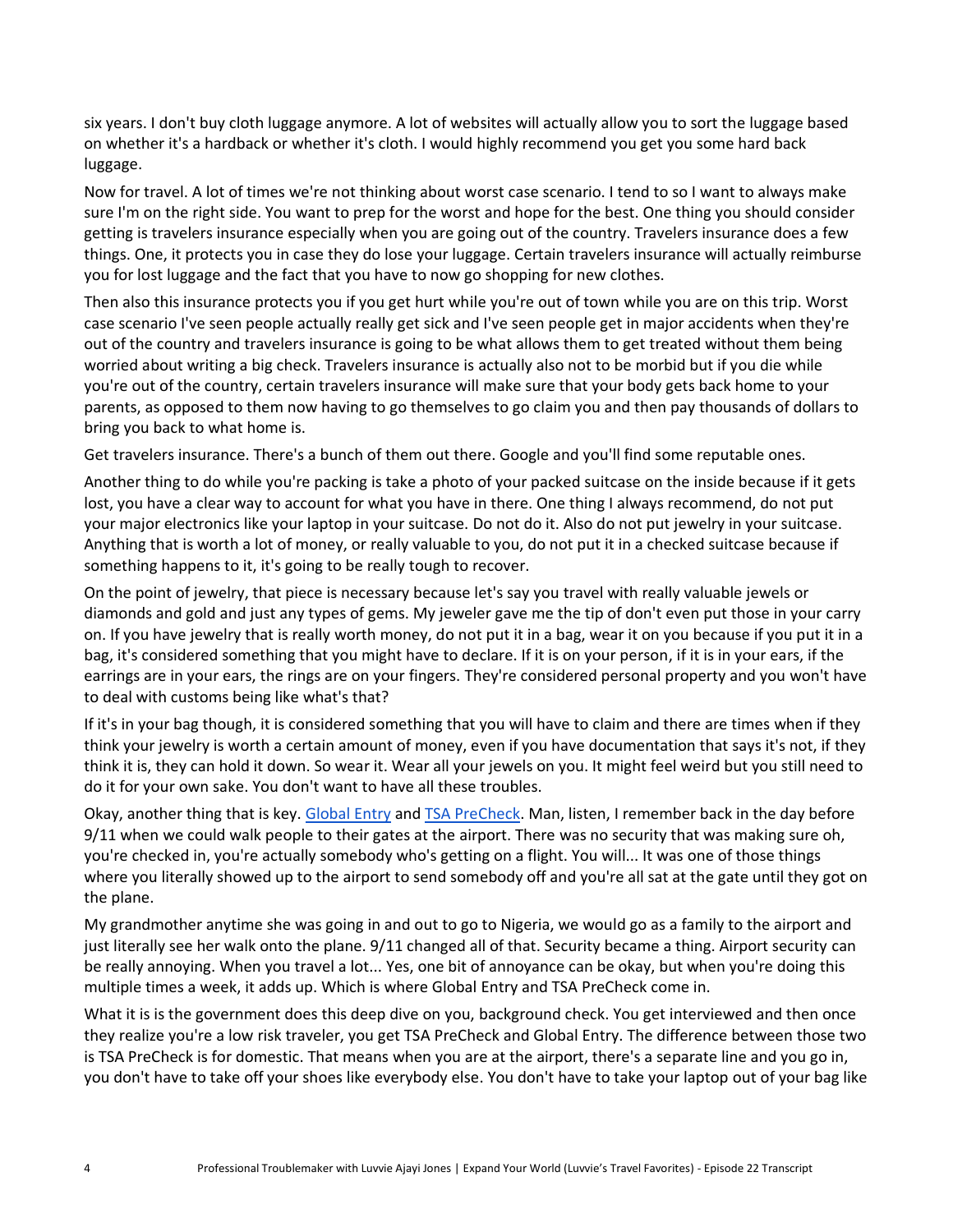everybody else does. Only thing you have to take off is if you have on a heavy jacket and maybe a pair of shoes if they're going to ring because they have metal in them.

Global Entry is the international version of that where when you are coming through, you get to bypass customs. All you have to do is go to a kiosk, put your name in and your flight details and you get a receipt and you basically walk right past customs. This is a huge convenience because I've been at the airport many days when it is so packed, the regular line is so packed that I'm like people are going to miss their flights. But because I had TSA PreCheck, I was able to breeze through in 10 minutes when everybody else was in line for 45.

Then Global Entry is great because there have been times when I've landed from out of the country. I landed at one o'clock, got off the flight by 1:05. I was at the curb catching my Uber by 1:15 because there was just no line. Meanwhile, people are standing in line for an hour because sometimes customs is slow. My recommendation for you is that you don't apply for TSA PreCheck. You apply for Global Entry. Why? Because they're both the same price, \$100 but Global Entry gives you TSA PreCheck automatically.

If you apply for TSA PreCheck ultimately, I feel like you're throwing your money away because you can just do Global Entry and get two in one. Do that, you go to I think globalentry.gov, you apply. As long as you ain't a threat to humanity odds are they'll give it to you. Of course, you have to tell them about the firstborn child you haven't had yet but hey, for me, it was worth it because I'm in the airport too often to have to be sitting here waiting in all these lines. It's a must for frequent travelers. Please get it if you're listening to this and you don't have it and you're like, I've been thinking about it. Get it, it's so worth it.

Then, my other key is loyalty to one airline is really important when you want to fly a lot. This is important because we're constantly thinking about just buying the cheapest ticket. Sometimes the cheapest ticket is only \$10 difference from the next ticket. But we're like well, I'm going to go with the cheapest ticket. Where this does not serve a lot of people is when you're not loyal to one airline and you don't have any status with one airline, that's when you get charged for a lot of things.

You get charged for luggage that you want to carry on. You get charged for if you want to change anything about your flight. You get charged sometimes for being on standby. You don't get the perks that come with being status and being status means when you fly enough with one airline, you will end up being considered a member of their program. Usually those programs have different levels. Each level gives you varying perks. Things like access to lounges, extra miles, upgrade options.

I am loyal to [American Airlines](https://www.aa.com/) and have been probably for the last three/four years. I am executive platinum with them. What that means is because I fly with them all the time, the day of my flights, if I want to change my flight, no fee. I can change it at will, no fee, as long as there's a seat on that flight that's still available. I instantly get... I automatically get added to upgrade list.

If I do buy an economy ticket, there's a really good chance I'm going to get upgraded to first class. I get lounge access. When I'm traveling, especially out of the country, because American is part of an airline group called [Oneworld,](https://www.oneworld.com/) when I'm out of the country, I get free access to their lounges. I recently... When I was traveling, I had a layover in London, and that's a massive airport, I had a two hour layover. By time I got... No, three hour layover, I got through security and still had two hours left.

I got to go to the lounge, which is quiet, there's food, there's drinks, and it just doesn't feel like you're in the airport with everything else. You want to start becoming loyal to one airline. Pick one. Of course there's [Southwest](https://www.southwest.com/) but the reason why I didn't go with Southwest is because Southwest doesn't have any international travel partners. You get perks with the ones who are also international that are partnered with your airline. There's [Delta.](https://www.delta.com/) United has one. They're part of the [Star World group.](https://www.staralliance.com/en/) Of course American.

So yes, pick one. Try to go with them. Always consider okay, yes, maybe their ticket is \$30 more than the next ticket, but that's going to serve you because the next time that you want to be on standby, you might not have to pay the \$75 fee. Keep that in mind. Now, let's talk about the in flight experience. You've packed, you picked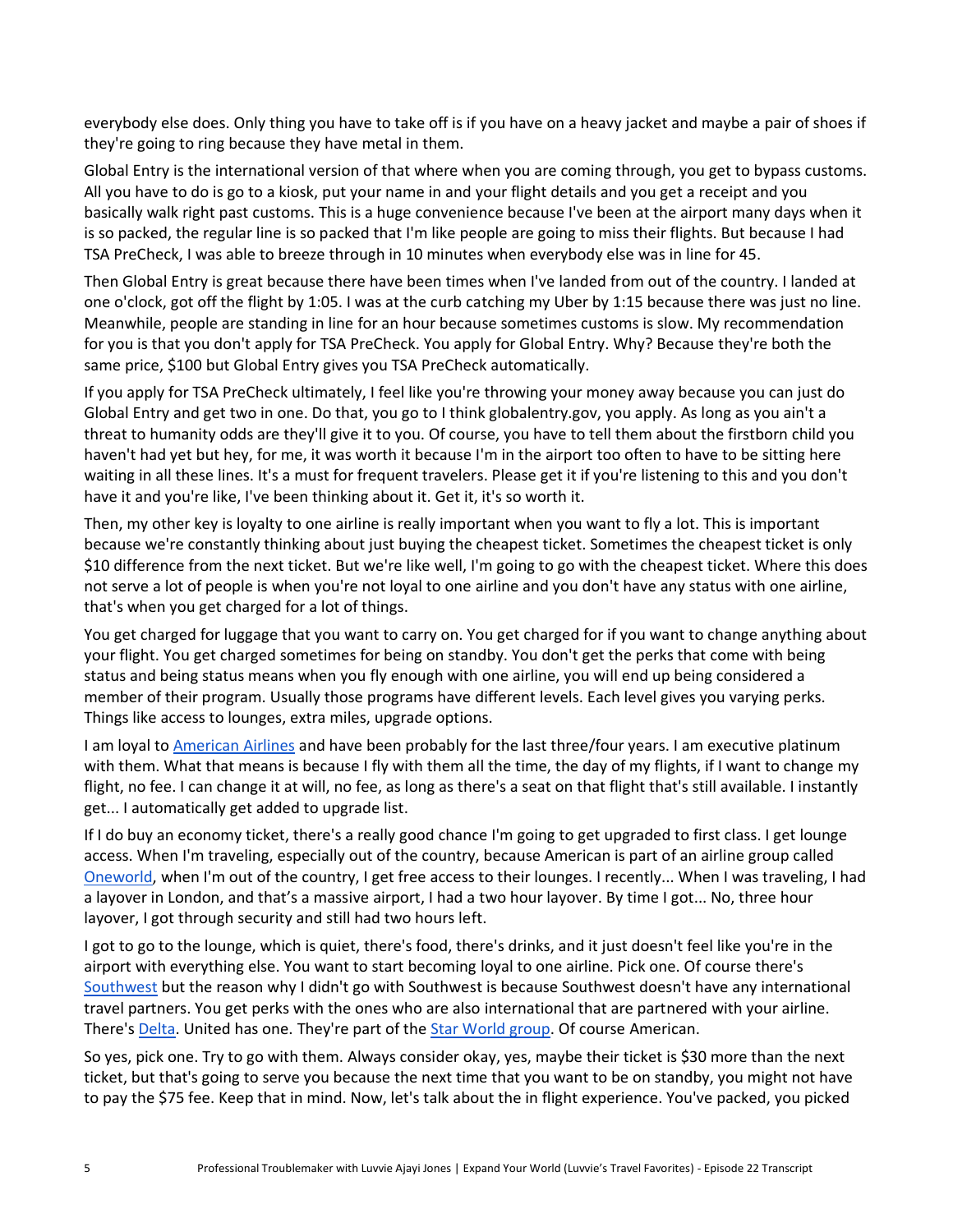the right airline, you have your travelers insurance, you got Global Entry and TSA PreCheck, you got your hardback luggage, you're packing cubes, all of that. You're good to go.

What about the actual being on the flight piece? This is clutch. I have about 10 things that I recommend that you have for every flight, especially if it's going to be a long flight, but honestly even short flights, I recommend you do these things, too.

The first thing is a pashmina or travel wrap. I do not leave my house when I'm traveling without a scarf. One of those really nice scarfs. Doesn't have to be... It's just soft. A nice soft scarf. This does two things. One, airplanes are cold. Oh my God, they're so cold. Apparently it's because in cold air bacteria has less of a chance to grow or something like that or they just love punishing us. Either way it's too cold in the airline. I get cold very quickly. The pashmina does a couple of things. One, it allows me to layer. Two, I end up putting it over my head because it protects my hair and my skin.

The airplane air is also very dry so as much as I can cover I do. I end up sitting on the flight with the pashmina over my head. Then if I'm cold in other places I can use it on my legs or on my body. I always have some type of travel wrap. That's one.

Two, an eye mask because you want to sleep. They don't always turn down the lights quickly. In case they don't, put on your eye mask, go to sleep. Also sometimes there's always that douche across the way where even though they turned off the lights, they have the window wide open so the sun is beaming in. You want this eye mask for your whole situation because you don't want to be annoyed by them. Get one, get a really soft one so it's not going to irritate your eyes.

Then, sanitation wipes because people are gross. People are trash. You don't want to take the risk of touching people's trashiness. Get sanitation wipes. Why I'm I calling them sanitation wipes. Sanitizer wipes. Oh, sorry, sanitizer wipes. You want sanitizer wipes because people are gross. Don't take the risk. Wipe down your seat and your tray table and anything else around you because that's how people get sick from traveling a lot. From coming in contact with people who aren't cleaning up behind themselves and people's just random germs.

You also need a really good pair of noise canceling headphones. I'm a huge fan of the Bose QuietComfort 35 [Noise Canceling Headphones.](https://www.bose.com/en_us/products/headphones/over_ear_headphones/quietcomfort-35-wireless-ii.html) These things are actively noise canceling. What does that mean? It means even if you're not playing anything, music, a podcast, nothing. The moment you turn on the headphones put them on your head, it sucks sound out of the room.

It sucks sound out of everything. The plane which is very loud and you don't realize how loud it is until you put on some noise canceling headphones because the engine is going, there's babies crying, people talking and just ambient noise. It's really good because it will take most of that out of the place. You create a peaceful environment for yourself in a chaotic space.

There's other ones, Sony, but mine is the Bose QuietComfort 35. I do not leave my house without it. If I travel without the Bose ones it is a different experience. I'll be all irritated because I'm like, "Why is everything so loud?" So that's also a good one.

You want compression socks. Especially if you are traveling long distance you want compression socks. I am officially "I wear compression socks" years old and I am not ashamed of it. What compression socks do and why they're necessary is, you put them on and they're usually knee length because they ultimately help you with blood circulation in your legs. If you notice on planes, they tell people walk around, make sure your blood is circulating. That's important because if you don't do that, if you don't move around and make sure there's some type of activity in your lower body because you're being so sedentary, you might get blood clots.

Actually happened with [Serena Williams](https://vascularcures.org/2018/01/13/serena-williams-and-her-experience-with-pulmonary-embolisms/) a few years ago. It's called deep vein thrombosis that is brought on by sitting on planes and being on there for a long time and not being active. If you have blood clots, that clot can travel to your heart and really cause damage. People die because of it. Not to be morbid once again but you want to make sure that you are doing your due diligence.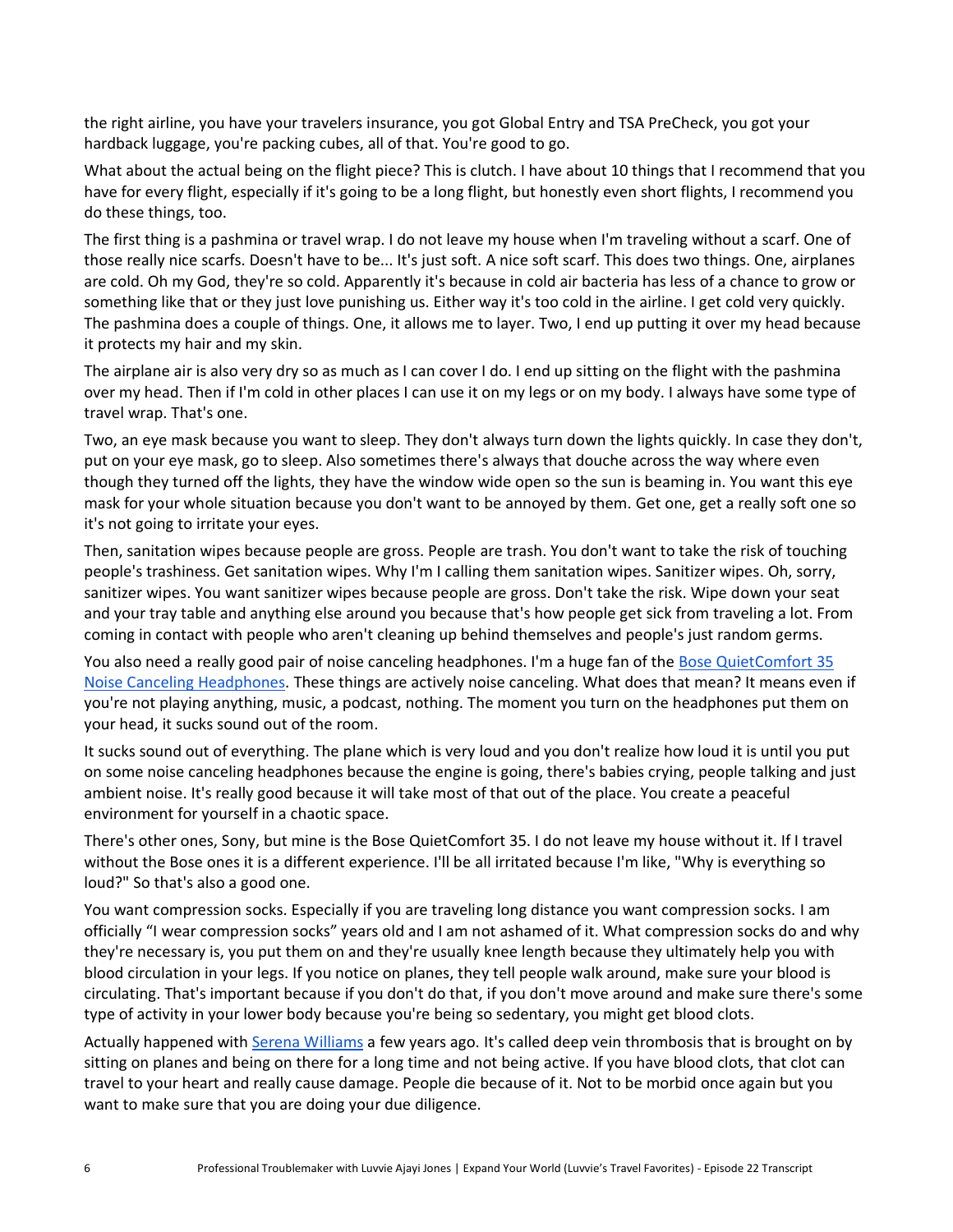If you're somebody who sleeps on flights all the time like me, I sleep on most of my flights. I'm typically not the person walking around and doing exercises. I will sit in my chair and I'll do some leg stretches, I'll roll my ankles around. I'll even bang my legs on the floor just a few, but I also will wear compression socks because it is necessary. Flight attendants wear it. I even asked a flight attendant recently, I'm like, how important is it and she was like, "We all wear them on every flight."

Get you some nice compression socks. Good ones are not expensive. I got mine from Amazon. Any international flight that I'm on, I'm definitely wearing compression socks or even flights that are over four hours, I try to wear them.

Another thing that I think you should have is a portable battery charger. One of the most inconvenient things is when you are traveling and your cell phone dies. Because now you got to go find an outlet in the airport. I don't know why but airports don't have a lot of outlets so you're fighting with somebody else to get outlet space. Nobody has time for that. Also how you going to get connected with the person who was supposed to pick you up. You cannot lose battery juice on these flights. Some of the flights, if you're in a first class you will have outlets next to you. The other ones are not guaranteed to have those outlets. Bring a battery charger that you can buy from anywhere so whenever your phone dies, just plug it in to the portable charger that you can carry with you so you are not without communication.

Then one of the most important things that I recommend for you to travel well is things for your skin because skincare is real and I don't want us to be out here looking shriveled up. For me it is really important to make sure that I'm not walking off flights feeling parched and dehydrated and my skin feeling parched and dehydrated because oftentimes, I have to go from airport or flights to a speaking engagement or a shoot.

So how I make sure that my skin does not get too dry, one, I have a lip balm with me at all times. Child, don't get off this plane with your lips being crusty please. Have some type of lip balm. It could be shea butter, I don't care, ChapStick, whatever. Have that. The other thing you need is lotion because the lotion that they have in the bathrooms are typically not good and you need to wash your hands. Please make sure you're washing your hands.

You need lotion with you that's going to coat your hands and make sure you're not being ashy. We don't want ash. But then for your face itself you want to keep your face really hydrated on this flight. On planes, I use a hydrating serum first. I'll spray my face down with one of those rosewater face mist. I use aloe water, I'll spray that down and then I use a hydrating serum. Then on top of that a face oil or really heavy cream.

This is not where you want to use a light cream. This airplane air is mad dry. Find a heavy cream and a face oil and seal that in. There are times on my flights where I also do a face mask. But yes, that's clutch. Whenever I get off a plane, I don't want to look like I just got off a plane and this is how my face ends up soaring because I've made sure I've kept it really moisturized, really hydrated on these flights.

So those are my 10 Essentials. I'm going to say that again. Compression socks, eye mask, scarf and travel wrap, Bose Quiet Comfort headphones, sanitizer wipes, portable battery charger, lip balm, lotion, face oil hydrating serum, that should be about 10. One, two, three, four, five, six, seven. It's 11. Okay. 11 things that I'm loving.

Then the optionals, things that I don't travel with that a lot of people like. Travel pillow, I don't understand them so I don't use them. That's a good one that people travel with. Of course, travel with any of your medication that you need to carry with you. [Dramamine](https://www.dramamine.com/) if you get motion sickness.

For international travel things for you to keep in mind. International travel is different from domestic travel because you have to get to the airport earlier. You're going to a country that is not your native country and there are other things that you have to add to the mix.

One, your passport should have at least six months validity left. Because if you land in certain countries, they will not let you in if your current passport is going to expire within the next six months. You want to make sure that you've gotten your thing renewed and it's good to go and you have some passport pages left. Because if you are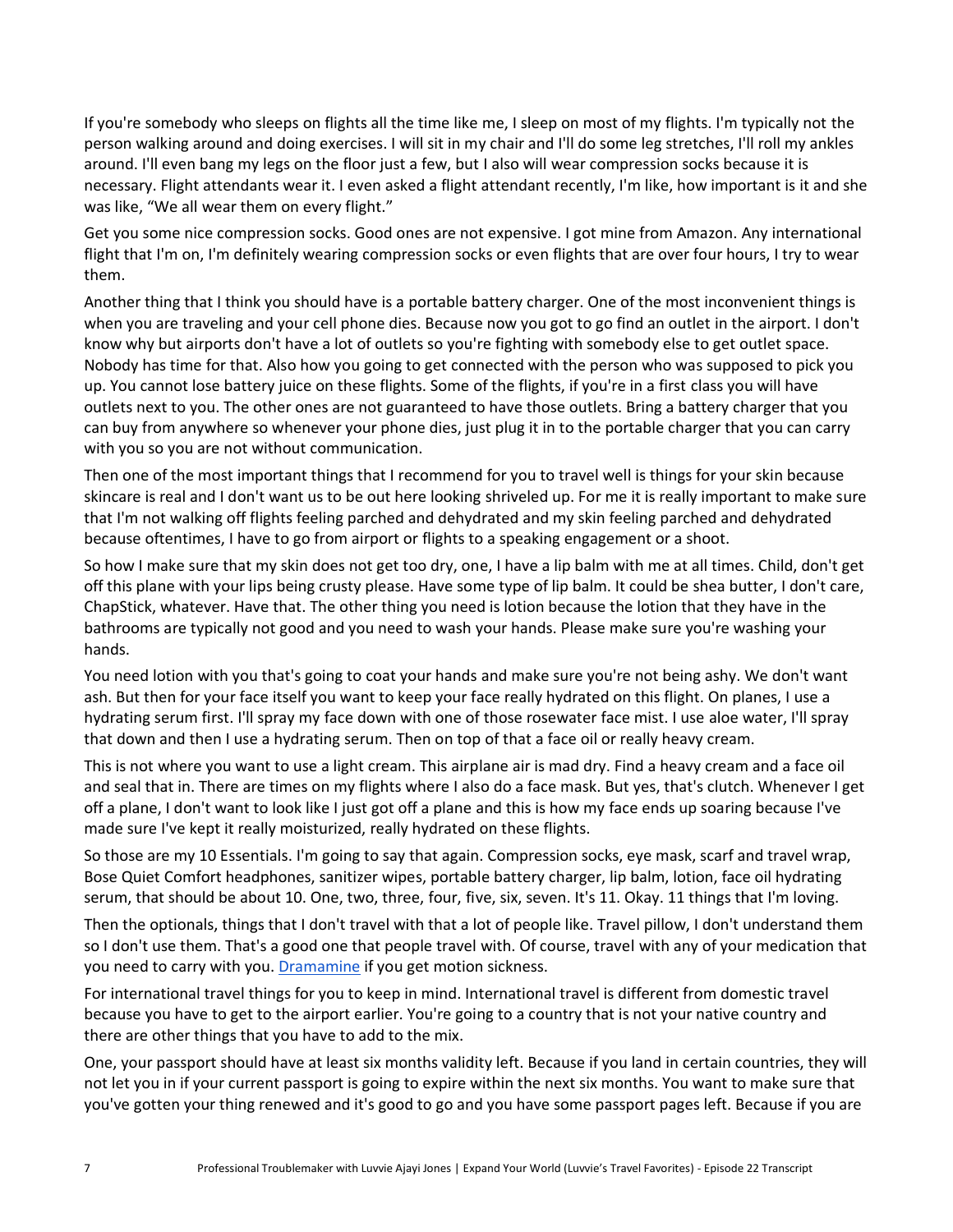running out of passport pages and they can't stamp you in the country that you're going to be in. They can't stamp you in entry, it's going to be a problem. Do that.

Make sure you have your hotels booked. There are some people who love to travel by the seat of their pants. They'll be like, "I'm going to this country. I don't have anything planned yet." I'm not that girl. I want to make sure when I land in a place that is completely foreign to me that at least something is going to be comfortable and good. So my hotels are big on that.

You want to have a travel adapter because here's... How we plug in our stuff and outlets. Well outlets around other countries that are not in North America are different. You will need to have a travel adapter to be able to use your current plugs. I buy travel adapters with surge protectors in it so I can plug in things, I can plug in that one adapter and then plug in the rest of my devices in it. You do not want to be in the airport, your phone run out of juice. Looking for an expensive adapter. It's going to be really... It's going to be annoying. Look for some on Amazon or wherever you want to look for electronics. Just type in 'international travel adapter'.

Then you want to have a luggage travel lock. Protect your goods, protect your neck. A TSA compliant one so they don't have to break it. Make sure it's one of those where they can just open it and close it right back.

Then you also need a money belt and a fanny pack. Fanny packs are back in style now, which is cool. But before I used to travel with fanny packs that I would wear under my clothes with cash in it. I still do it sometimes, but now I travel more with a travel card, which I'll talk about that.

Then your vaccinations and your full prescriptions. There are certain countries where for example, you need a yellow fever vaccine. To enter the country, they're going to ask for the card that is necessary to show that you got this vaccine. Make sure you have that. Then you also check for travel warnings and advisories in your destination areas. Don't be afraid of the world but be aware of what is happening and govern yourself accordingly. You may recall my passport privilege episode, how I spoke about people tossing fear at you like stuff when you're traveling.

Don't let people necessarily make you afraid of the place that you are going to, but do your due diligence.

Also register your trip with the [US Department of State](https://step.state.gov/step/) so they know that you, a US citizen, are going to this country because if anything happens, then they will know to come get you to get you out of the country.

Another thing that you need for international travel, the [Google Translate app.](https://translate.google.com/) If you're going anywhere, listen, here's the thing, us Americans tend to think everybody speaks English because we speak English. We expect that we will land in some other country and of course, everything's going to be in English. That's not true. You will land in certain countries, and they don't care about English and that's fine. You're visiting them.

Bring the Google Translate app so you can know what's happening. You can take a picture of some signs and it'll let you know what it said. Some menus will be in their native language. It's okay. Once you have this Google Translate app, you should be good. Then also download the offline maps on Google Maps. So if you don't have internet, when you land anywhere, which is a good chance, you can at least get around. Wherever the Google map is of that country, of that city, download it in advance.

There's another thing. Let's talk about credit cards. When you are going to another country, you should definitely bring a few hundred dollars in actual cash because then you can instantly at the airport, at your hotel when you land, make change and get the local currency. But I also like to travel with a card because I think a card is better. One, cards especially when you're booking travel, cards, credit cards especially will sometimes actually come with their own travel and insurance that's going to protect you. That's one.

Two, it's also going to come with protection for the fact that you bought your flight ticket or your hotel through this credit card, and then it also gives you rewards for booking travel, extra reward points. I use a reward card calle[d Chase Sapphire Reserve,](https://creditcards.chase.com/rewards-credit-cards/sapphire/reserve) which means for every dollar that I spend for travel it gives me three extra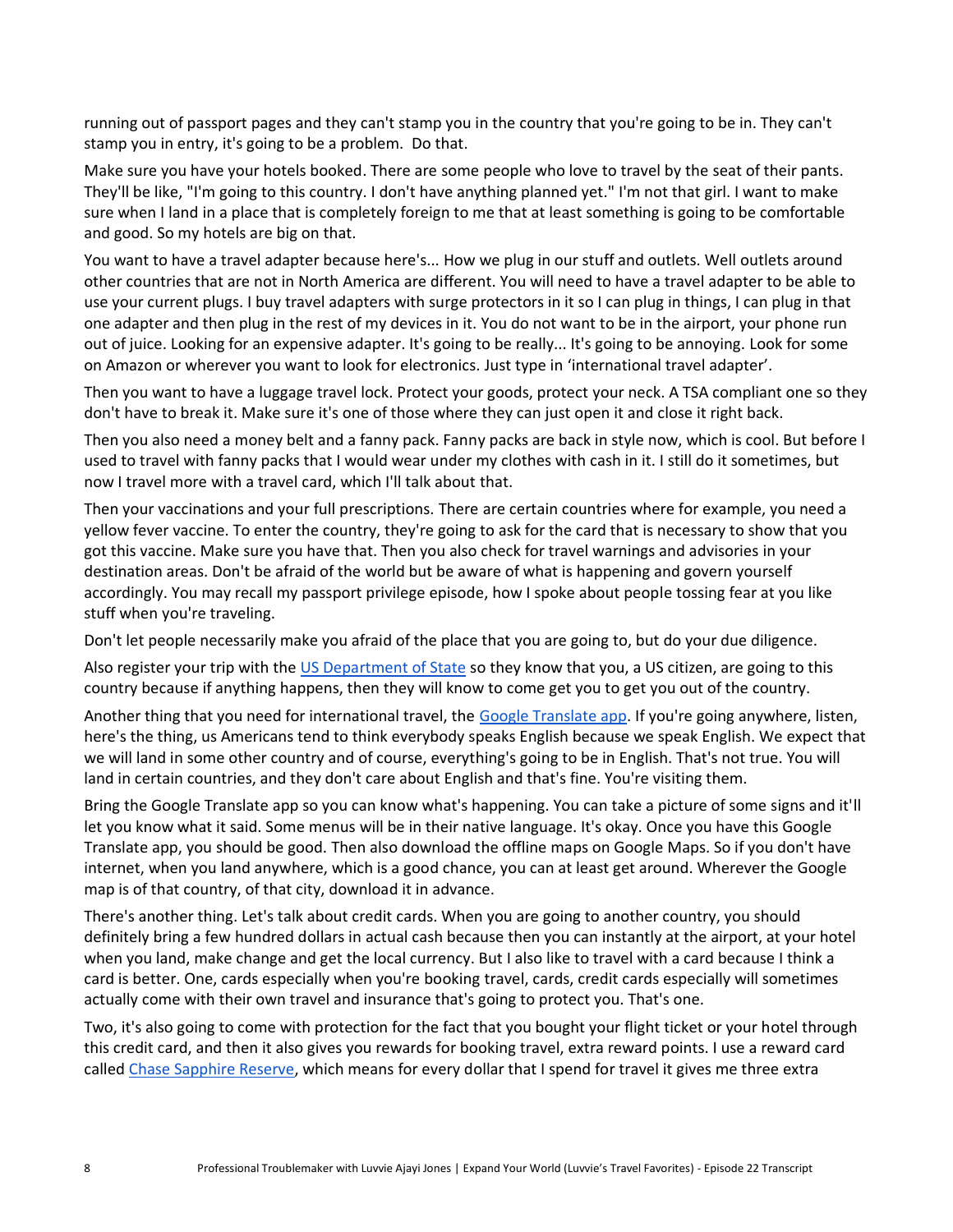points. Also if I use it in a different country, I don't get charged an extra fee for it. If you use your debit card in a different country, you might get charged a fee by your bank.

Getting a good credit card that is travel friendly is also clutch for travel. Is it just necessary because now I know that okay, if I have this card, one, I can always trace what I bought. I'm protected from travel interruptions, and I might get reimbursed for certain things that happen in terms of the actual travel. Some of these cards will give you lounge access. Even if your airline does not give you lounge access because you're not statused, a good travel credit card would do the same.

My travel credit gives me access to beyond just my airline lounges. I think I have priority pass.

These are the things that are necessary that I've learned over the years about travel that's made my travel life easier. I ultimately use travel like, yes, it's a project for me. This is my checklist, these are the things that I make sure are in place.

Now, I want to give a shout out, I'm not a travel influencer. There are people who travel way more than me who are on these internets. You know social media can help you get more information. Over the years, I learned some more information from following some of the people I'm about to give a shout out to. I recommend that you follow them on Instagram. If you want inspiration, or information or just always want to know more about how to see the world, how to travel well and just being adventurous and dope. All of them are dope.

The first person is Kellee Edwards, her Instagram is [Kellee Set](https://www.instagram.com/kelleesetgo/) [Go.](https://www.instagram.com/kelleesetgo/) And that's K-E-L-L-E-E S-E-T-G-O. Kelly Edwards has been recognized as one of the most powerful women in travel according to Conde Nast. She's an award winning travel expert, and she happens to be a journalist, a licensed pilot, advanced open water scuba diver, and a TV host on the Travel Channel. It's huge. She's a black woman who now has a show. It's called Mysterious [Islands on Travel Channel.](https://www.travelchannel.com/shows/mysterious-islands) Definitely check out Kelly, she's amazing. That's Kellee Set Go.

Then we have Jessica Nabongo who is [@thecatchmeifyoucan,](https://www.instagram.com/thecatchmeifyoucan/) that's @ T-H-E-C-A-T-C-H-M-E-I-F-Y-O-U-C-A-N. Jessica is dope. She's the first generation American from Uganda who wants to use her platform to educate and inspire others to travel the world as a creator of Jet Black, a luxury travel company, Jessica holds group trips and curates itineraries to countries with Africa, Central and South America and the Caribbean. She's also on a quest right now to visit every country in the world. I think she's on country 175 right now. Follow her adventures. Her pictures are really off the chain also, and her Insta stories. She's really sharing as she lands in every country and what she's discovering what she's eating. You all check her out.

We got Gloria Atanmo who i[s Glo Graphics.](https://www.instagram.com/glographics/) That's G-L-O-G-R-R-A-P-H-I-C-S. She's the founder of The Blog [Abroad.](https://theblogabroad.com/) Gloria is one of a few that have figured out how to turn her traveling blog and passions into a paycheck. As a full time digital storyteller, she creates marketing campaigns and partnerships with companies such as [GoPro](https://gopro.com/en/us/) and [Skyscanner.](https://www.skyscanner.com/) She's dope. Follow Glo, she's amazing. Her Instagram is also lit, also amazing photos.

Then we have Oneika Raymond, [Oneika Traveller](https://www.instagram.com/oneikatraveller/) is her handle, @oneikatraveller, that's O-N-E-I-K-A-T-R-A-V-E-L-L-E-R. She's a school principal turned TV host and travel content creator. She basically showed that when you're changing your careers in the 30s, it might intimidate most but she made the leap. She broke into vlogging on YouTube. She's been to... I think she said she's lived in over 20 countries. She's just really interesting and in her travels she's vulnerable about what she sees and how she travels with her husband. All of that. You all follow Oneika.

Lee Litumbe, who has this gorgeous platform called [@spiritedpursuit.](https://www.instagram.com/spiritedpursuit/) It's @ S-P-I-R-I-T-E-D-P-U-R-S-U-I-T. She's from Cameroon, and she quit her corporate American job to move back to Africa. Now she travels throughout the continent to feed her soul, while also documenting and sharing this beauty and cultural experiences. I love following her page. It's beautiful. She makes me be like, "Wait, where was that? Let me put that on my list."

My homie and who was a guest on Rants Randomness, a [few episodes back,](https://rantsandrandomness.simplecast.com/episodes/jubril-agoro-60ca3ef5) Jubril Agoro. He's so dope. He's one of my favorite people. He has a platform called [Passport Heavy,](https://www.instagram.com/passportheavy/) P-A-S-S-P-O-R-T H-E-A-V-Y, @passportheavy. He went from going from his mom's couch to first class in one year. He breaks the idea that there's a right way to